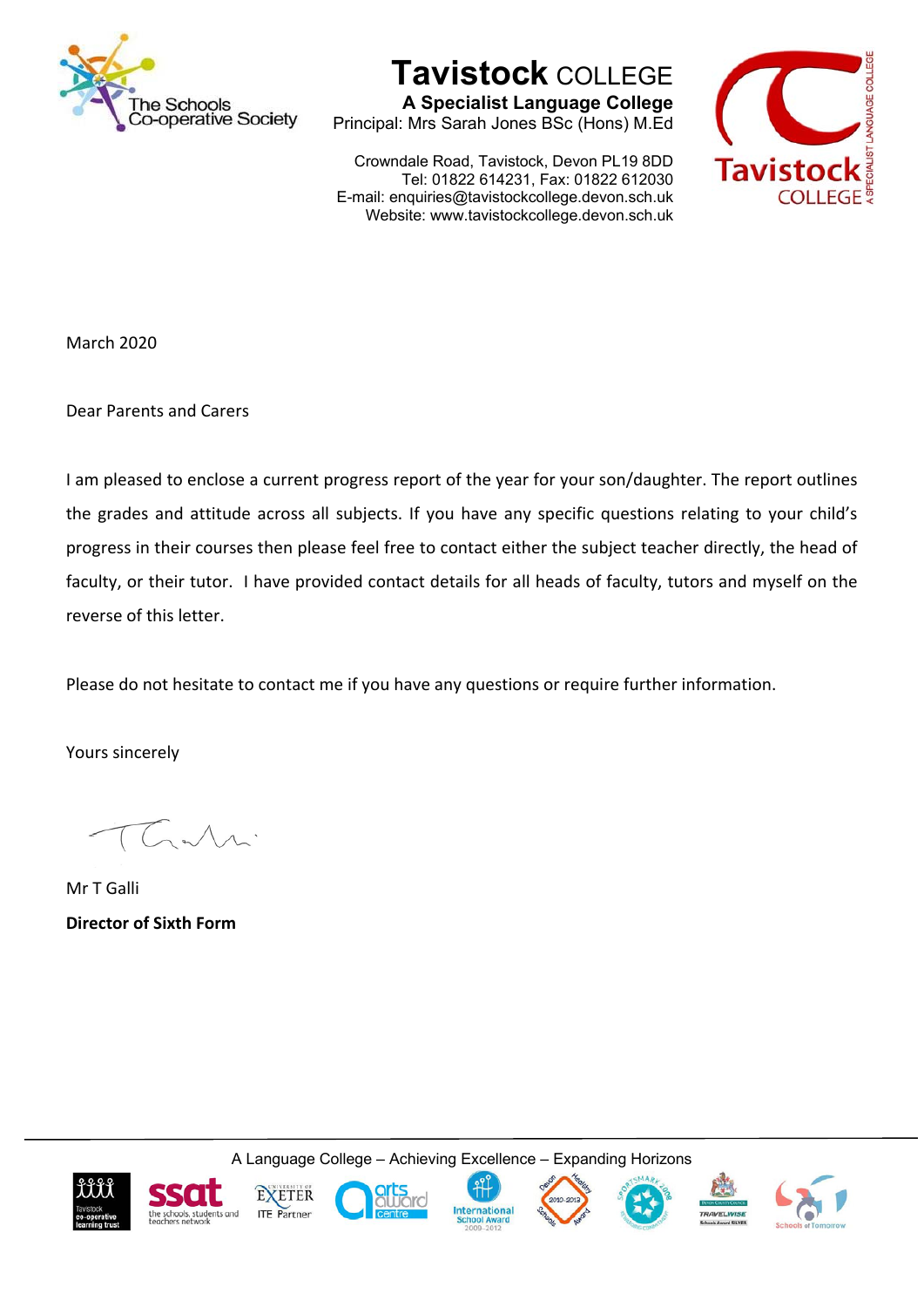## **Year 12 tutor team contact details:**

| Mr Tom Galli             | Director of Sixth Form      | t.galli@tavistockcollege.org     |  |
|--------------------------|-----------------------------|----------------------------------|--|
| Mr Dan Jacob             | Deputy                      | d.jacob@tavistockcollege.org     |  |
| <b>Mr Simon Hunter</b>   | Assistant                   | s.hunter@tavistockcollege.org    |  |
| Mrs Tracey Allen         | 6 <sup>th</sup> Form Office | t.allen@tavistockcollege.org     |  |
| Mr Crispin Chambers      | Academic mentor             | c.chambers@tavistockcollege.org  |  |
| Mrs Sarah Swinburne      | 12 Swinburne                | s.swinburne@tavistockcollege.org |  |
| <b>Mrs Tracy McAulay</b> | 12 McAulay                  | t.mcaulay@tavistockcollege.org   |  |
| Mr Rob Moore             | 12 Moore                    | r.moore@tavistockcollege.org     |  |
| Mrs Susan Shepherd       | 12 Shepherd                 | s.shepherd@tavistockcollege.org  |  |

## **Head of Faculty contact details:**

| <b>Faculty</b>       | <b>Subjects</b>                                                               | Head of<br><b>Faculty</b> | <b>Email contact</b>           |
|----------------------|-------------------------------------------------------------------------------|---------------------------|--------------------------------|
| <b>Creative Arts</b> | Art, Creative Media, Media<br>Studies, Music, Performing<br>Arts, Photography | Mrs E Pearson             | e.pearson@tavistockcollege.org |
| English              | English Literature, GCSE<br>English repeat                                    | Ms E Herod                | e.herod@tavistockcollege.org   |
| <b>Humanities</b>    | <b>Business Applied, Business</b><br>Studies, Geography, History,<br>Law      | Mrs S Holt                | s.holt@tavistockcollege.org    |
| Languages            | French, Japanese, Spanish                                                     | Ms H Cowie                | h.cowie@tavistockcollege.org   |
| Maths                | Maths, Core Maths, Further<br>Maths, GCSE Maths repeat                        | Mr M Hillman              | m.hillman@tavistockcollege.org |
| <b>PE</b>            | Public Services, Sport                                                        | Mr S Hulbert              | s.hulbert@tavistockcollege.org |